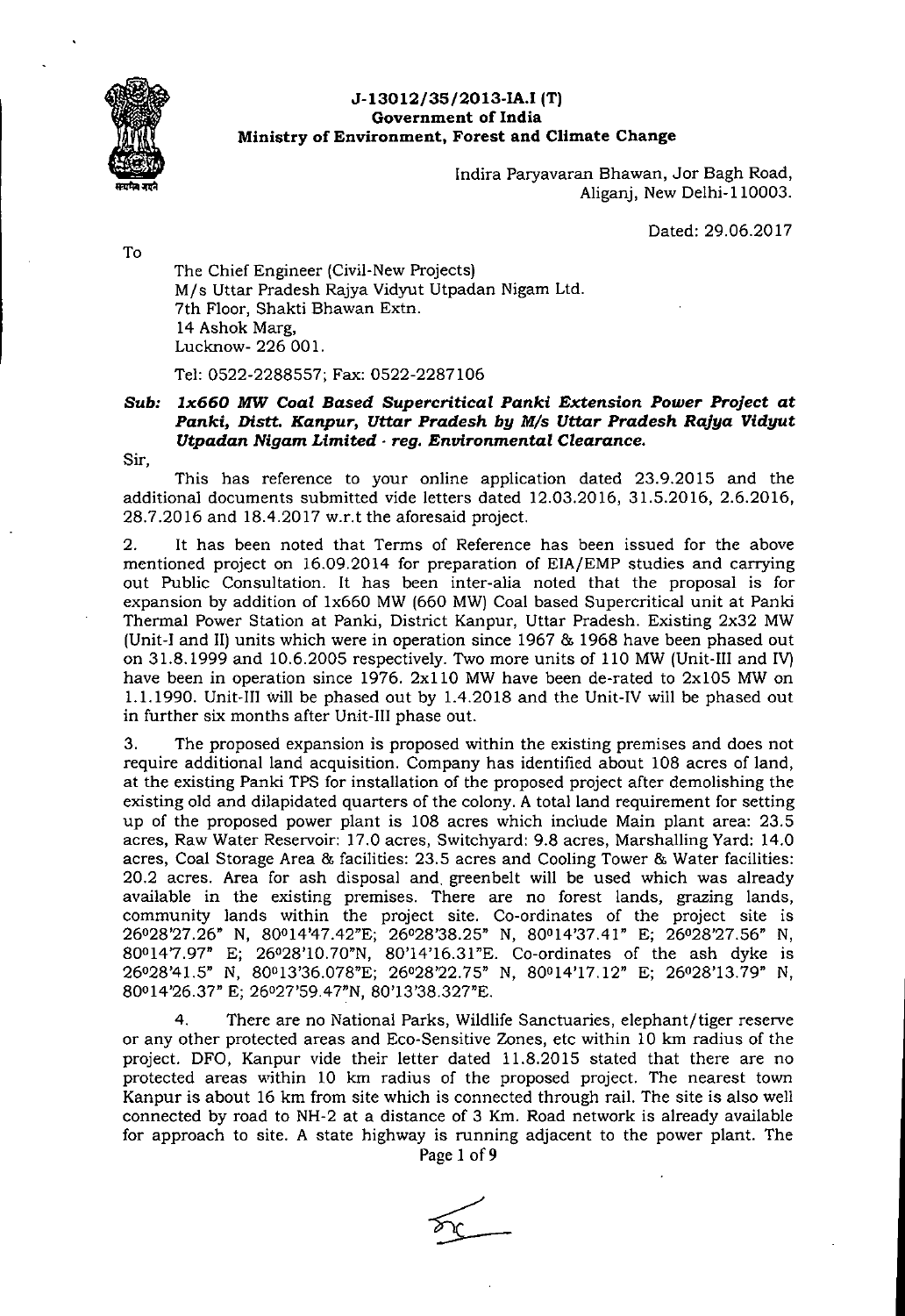nearest railway station is Panki at 05 knj from plant and nearest Airport Kanpur and Lucknow which are about 25 km and 8 $\phi$  km distance respectively from project site. The proposed project is located in the Ka $\frac{1}{n}$ pur critically polluted area. Ministry's Office Memorandum dated 17.9.2013 lifted the moratorium on consideration of projects for environmental clearance in respect of the projects located in Kanpur Industrial area.

5. Supercritical boilers will be installed which will be coal fired. Boiler is designed for 100% domestic coal. Imported coal shall not be used for the proposed project. Coal-fired supercritical power plants is designed to operate at very high temperature and pressure (580oC temp. with a pressure of 23 MPa). Coal will be fired in a high pressure boiler to produce steam at about 247 kg/cm2 at 565 oC temperature. Station Heat Rate of plant is 2250Kcal/kWh at PLF- 85%.

6. Annual Coal requirement for the proposed project is 2.764 MTPA at 85% PLF. MoC vide their letter dated 13.8.2015 allocated Saharpur-Jamarpani Coal Mine, Rajmahal Group of Coalfields, Dist. Dumka, Jharkhand for the proposed power project. Coal characteristics are Expected GCV: 3935-4380 kcal/kg, moisture: 6.0%-9.8%, Ash: 17.9-43.5 %, Sulphur: 0.4%, *fixed Carbon: 29.5-36.1 %, Volatile matter*: 22.5-25.8 %, etc. Since the development of the coal block and supply of coal from alloted coal block is likely to go beyond the commissioning of the project, UPRVUNL has applied for the bridge linkage for Grade-E coal to Ministry of Power and Ministry of Coal, Government of India on 12.02.20 16. Coal India Limited (CIL) vide their OM dated 9.5.2016 on Minutes of Meeting for grant of Bridge Linkage, it is mentioned that 90% of allocated coal shall be made available from CCL while remaining  $10\%$  from Raniganj fields of ECL. Coal transportation for the proposed project is envisaged by Indian Railways rakes in BOBR/BOXN wagons. Coal received in BOBR wagons will be unloaded at a track hopper terminal.

7. Total water requirement for the proposed power plant is  $1650 \text{ m3/hr}$  and would be sourced from Lower Ganga Canal. Irrigation Department, Govt. of UP vide their letter dated  $6.11.2009$  has already allocated 170 cusec of water for Panki TPS from the existing Lower Ganga Canal which is sufficient to cater 16.5 cusec of water for proposed 1x660 MW Project. No additional water is required for the proposed project. The constant flow 250 cusec is maintained through out the year for nonagricultural use from the share of  $U^{\phi}$  state. However, water reservoir will be constructed to meet out the water requirement in emergency situations. There will be no discharge envisaged as proposed  $1x660\text{\texttt{MW}}$  unit is based on zero discharge. There will be no impact on other competing sources downstream of the proposed plant.

8. Baseline Environmental Studies have been conducted during Winter season  $(15.12.2014-15.3.2015)$ . The pre-dominant wind direction is NW during study period at project site. AAQ monitoring has been carried out at 7 locations. Results indicated that the values of 98 percentile of different air quality parameters such as SPM: 326-488 μg/m<sup>3</sup>, PM10: 206-248 μg/m<sup>3</sup>, PM2.5: 74-87 μg/m<sup>3</sup>, SO<sub>2</sub>: 7-9 μg/m<sup>3</sup>, NO<sub>x</sub>: 24-32  $\mu$ g/m<sup>3</sup>, CO: Not Monitored, O<sub>3</sub>: 48-54  $\mu$ g/m<sup>3</sup> and Hg: Not Monitored. Seven groundwater samples have been analysed in the study area.  $pH: 8.2-8.8$ , Total Hardness: 152-560 mg/l (Within limit of 600 mg/l except Panki TPS Colony, IIT Kanpur, Shastri Nagar and Vijay Nagar), Chlorides: 77-190 mg/l, Fluoride: 0.43-0.87 mg/l. Heavy metals are within the limits except Magnesium which is in the range of 10.6-99 mg/l. Surface water samples were analysed from 2 locations (Ganga Upstream and downstream). Values are in the range of pH: 7.8-8.0; DO: 8.4 mg/l BOD: 2-3 and COD: 6-7 mg/l. Noise levels are in the range of  $53.5-74.4$  dB(A) for daytime and  $49.4$ -63.7 dB(A) for nighttime. Noise levels at the project site are within the ambient noise standard levels of industrial area and at the other places are within the residential area standards. The maximuip incremental ground level concentration is predicted due to proposed project for PM,  $\text{\$O2}$  and NOx are 0.66  $\mu$ g/m<sup>3</sup>, 17.2  $\mu$ g/m<sup>3</sup>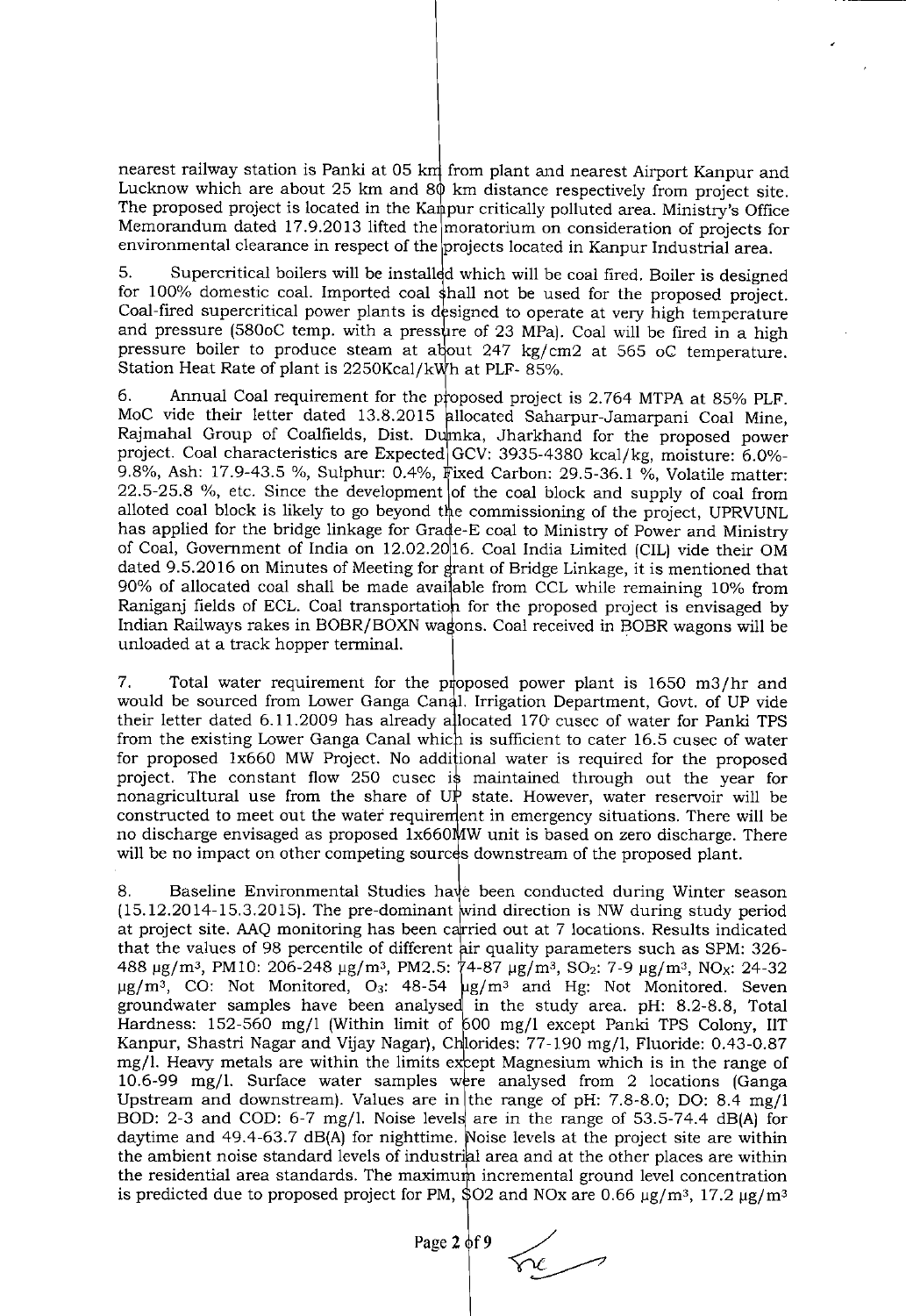and 20.5 µg/m3 respectively at a distance of 2.5 km. There are no endangered species of flora and fauna was observed in the study area.

Intake water system will be provided with three 50% intake water pumps and 9. one dedicated pipe line. The raw water will be stored in plant raw water reservoir having a capacity of 15 days storage. The provision of ash water pumps for supply of raw water to ash water sump by providing two 100% pumps till recycling of ash water is available. For water conservation, COC of 6.0 is envisaged. There is no water body/nallah passing across the site.

Anticipated total ash generation is 0.93976 MTPA (Flyash: 0.7578 MTPA & 10. Bottom ash: 0.1879 MTPA). Dry flyash for the existing unit III and IV is being lifted by M/s ACC as per agreement with them. For the proposed project, fly ash will be collected in dry form and transported to the neighboring ash utilization plants to be set up by private parties by truck. ACC cements, Mangalam Cements, UP Expressways Industrial Development Authority, Kanpur Development Authority and others have given Letter of Intent for using flyash. Bottom ash, coarse ash and flyash collected in lean slurry form in the slurry sump and disposed off in the ashdyke. Any surplus unused flyash along with bottom ash will be disposed off in slurry in the ash dyke. High Concentrated Slurry Disposal system will be installed for disposal of accumulated flyash at silos. Suitable HDPE liner will be provided on the bottom of the pond and sides of the pond will be raised with bund to ensure impermeability of the ash pond. Risk assessment and failure scenarios for mechanical, electrical systems and LDO (2x500 KL) have been predicted and risk mitigation measures have been proposed.

RCC Single-flu Stack height of 275 m will be set up for dispersion of pollutants.  $11.$ ESP with efficiency of 99.99% will be set up to achieve Particulate Emission standard of 30 mg/Nm3. The 5CR shall be installed to meet the Nitrogen Oxides emission standard of 100 mg/Nm<sup>3</sup>. The Flue Gas De-Sulphurisation (FGD) system shall be installed to meet the Sulphur Dioxide emission standard of 100 mg/Nm3. Dry fog suppression system will be installed to control fugitive emissions at Coal Handling Plant. ETP with RO system shall be installed to achieve Oil: 10 mg/l, SS:  $\lt 100$  mg/l, TDSc 130 mg/l. STP of 1.7 MLD costing Rs.7.0 crores has already been constructed and functional since 2013. Greenbelt will be developed in the one third of the total area, as per MoEF&CC guidelines with the help of Forest Department. The detailed proposal for Green belt along the boundary wall of power House and Lower Ganga Canal (Bara Surohi To Hulkapur) has been obtained from Divisional Director Social Forestry, Kanpur Range amounting to Rs.1.742 Crores. No additional Land is proposed to be acquired. Accordingly there is no R&R involved. For additional requirement of green belt, 22 Ha of Irrigation land along the canal shall be used.

Public Hearing has been conducted by U.P. Pollution Control Board on 12. 21.8.2015 at Officers Club, Executive Colony, Panki Thermal Power plant, Panki Kanpur. CSR in the surrounding villages, infrastructure development, making canal and drinking water in the surrounding villages drinkable, pollution due to flyash disposal and management, excessive pollution is causing deposition on rooftops, adverse affects on humans, flora and fauna, closing down of existing units, providing employment opportunities, greenbelt development are the major concerns of the public. Action plan has been submitted by the company to implement and address the issues raised by the public during the hearing.

Estimated Project cost is Rs.4712.31 Crores. Budget earmarked for 13. implementation of Environment Management Plan is Rs. 450.8 Crores (Capital expenditure). A detailed CSR study has been conducted by the lIT, Kanpur. CSR activities with the budget of Rs. 15 Crores have been planned to implement in next 5 years (July'2016-June'2021). The proposed project will generate employment opportunities during construction as well as operation phase and this will provide direct and indirect jobs to the local population.

Page 3 of 9

 $\measuredangle$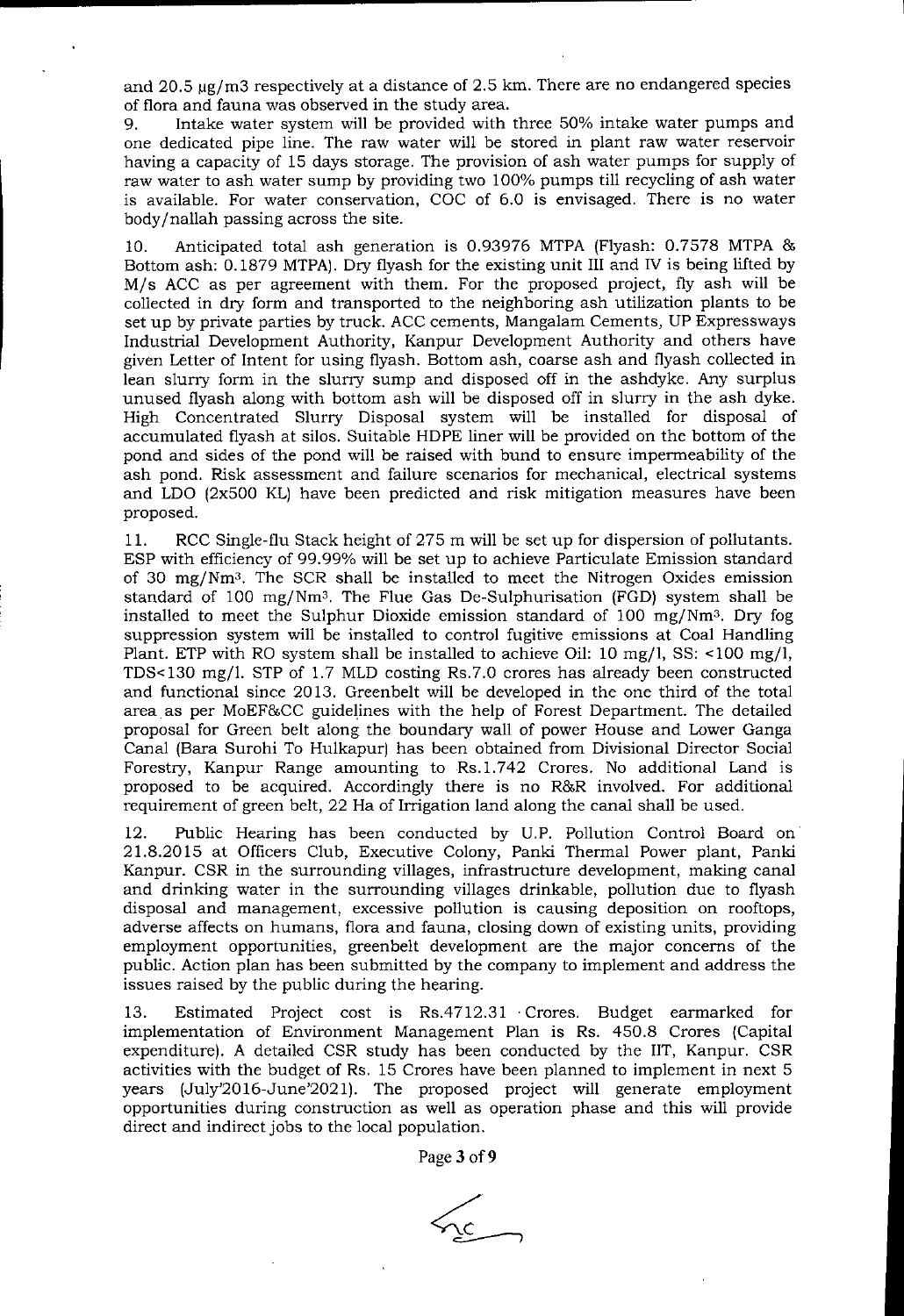14. The proposal was considered in the 57<sup>th</sup>, 1<sup>st</sup> and 5<sup>th</sup> meetings of Re-constituted EAC (Thermal Power) held during  $16<sup>th</sup>$ -17<sup>th</sup> June, 2016, 28.12.2016 and 26.4.2017. A sub-committee made a site visit to the proposed project on  $17.3.2017$ . Based on the recommendations of EAC (Thermal Power) in its meeting held on  $26.4.2017$ , site visit report submitted by the sub-committee and the information, clarifications, documents submitted and presentations made by you before the Re-constituted Expert Appraisal Committee (Thermal Power), the Ministry hereby accords Environmental **Clearance** to the above project under the provisions of EIA Notification dated September 14, 2006 and subsequent amendments therein subject to compliance of the following Specific and General conditions:

## A. **Specific Conditions:**

- (i) *Environmental Management Plan nd Project activities shall be implemented with the best available technology to have better operational systems so as to minimize the impact on environment*
- *(ii) Point-wise reply to the recommend tion of the site visit of the Sub-committee is to be submitted.*
- (iii) In case any STPs are located within 50 km distance from the proposed Project, *the treated water from the STPs shall be used in the plant.*
- *(iv) Plantation should be raised at the rate of 2,500 saplings per hectare. The tree* species should be of local variety having hardened and broad leaves types. *Plantation shall be preferred by using 2 years old seedlings than new seedlings for better survival of plantation.*
- (v) Alternate technology may be explored for utilization of fly ash such as road  $making, etc. by using geo-polymer bdsed technology.$
- *(vi) Skill mapping of the Project Affected People (PAP') be carried out on a long-term basis for their livelihood generation.* A report is to be submitted within 3 months to the Ministry from the date of issuance of environmental clearance.
- (vii) Modern methods of agriculture organic forming, compost/vermiculture making *and utilization, drip/direct to root irrigation) to be promoted in and around the Project area.*
- *(viii) Details of expenditure made towards implementation of CSR activity shall be provided.*
- (ix) While implementing CSR, the following shall be adopted:
	- a. Proper skill based training/long term livelihood revenue generation be *created for enabling women empowerment.*
	- b. Computer facilities may be provided in the school along with a trained *computer teacher to inculcate computer skill among the youths.*
	- c. Water supply provisions shall be made for all the bio-toilets under Swachh *Rharat Abhiyan.*
	- *Preventive health programme ay be preferred than the curative health programme such as nutrition development of small children in and around the project.*
- *(x) Approved action plan prepared by SP B in respect of Kanpur Critically Polluted Area shall be regularly implemented nd monitored the pollution levels in the project and surrounding areas.*
- (xi) Compliance of EC conditions, E(P) Act, 1986, Rules and MoEF&CC Notifications *issued time to time shall be achieved by a qualified an environment officer to be nominated by the Project Head of the Company who shall be responsible for implementation and necessary compliance.*
- *(xii) Cycle of Concentration (COC) of atleast 6.0 shall be achieved by setting up of RO for treating cooling tower blow-down water.*
- *(xiii) MoEF&CC Notification S.O. 3305(E) da ed 7.12.2015 shall be implemented with respect to specific water consumption, zero liquid discharge and revised*

 $\frac{1 \text{su}_{11}}{\text{Page 4 of 9}}$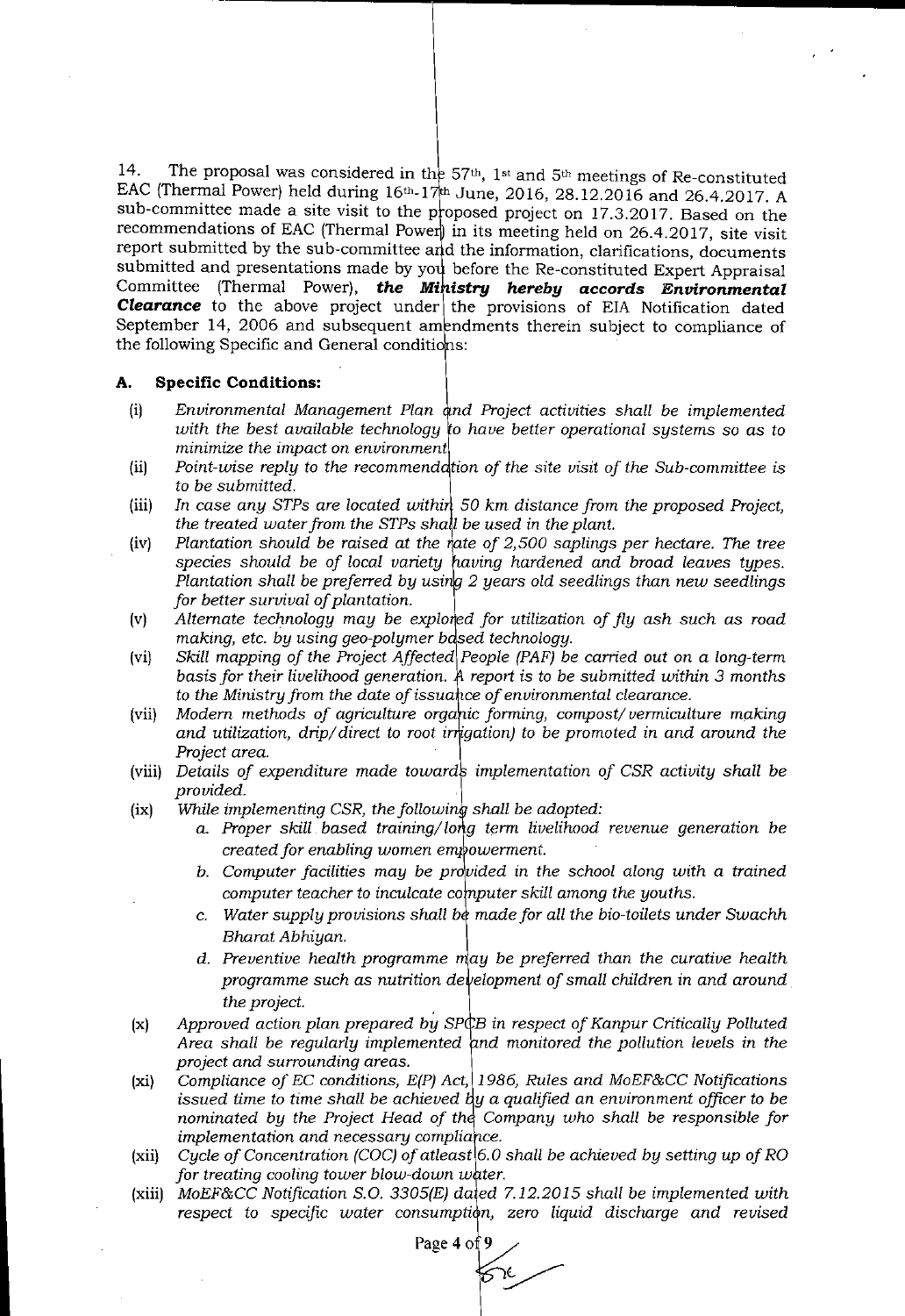*emission standards. The PM, SO2, NOx and Hg emissions shall not exceed 30*   $mg/Nm^3$ , 100 mg/Nm<sup>3</sup>, 100 mg/Nm<sup>3</sup> and 0.03 mg/Nm<sup>3</sup> respectively. The *specific water consumption shall not exceed 2.5 m3/MWh and zero wastewater discharge shall be achieved.* 

- *MoEF&CC Notification G. S.R 02(E) dated 2.1.2014 regarding use of raw or blended or beneficiated or washed coal with ash content not exceeding 34% shall be complied with, as applicable.*
- *MoEF&CC Notifications on flyash utilization S.O. 763(E) dated 14.09.1999, S.O.*   $(xv)$ *979(E) dated 27.08.2003, S.O. 2804(E) dated 3.11.2009, S.O. 254(E) dated 25.01.2016 and subsequent amendments shall be complied with.*
- *Separate Environmental Clearance may be obtained for the proposed Township as applicable under EM Notification 2006.*
- Vision document specifying prospective plan for the site shall be formulated and submitted to the Regional Office of the Ministry within **six** months.
- Harnessing solar power within the premises of the plant particularly at available roof tops shall be carried out and status of implementation including actual generation of solar power shall be submitted along with half yearly monitoring report.
- A long term study of radio activity and heavy metals contents on coal to be used shall be carried out through a reputed institute and results thereof analyzed every two year and reported along with monitoring reports. Thereafter mechanism for an in-built continuous monitoring for radio activity and heavy metals in coal and fly ash (including bottom ash) shall be put in place.
- Online continuous monitoring system for stack emission, ambient air and  $\mathbf{[XX]}$ effluent shall be installed.
- High Efficiency Electrostatic Precipitators (ESPs) shall be installed to ensure that particulate emission does not exceed 30 mg/ $Nm^3$  or as would be notified by the Ministry, whichever is stringent. Adequate dust extraction system such as cyclones/bag filters and water spray system in dusty areas such as in coal handling and ash handling points, transfer areas and other vulnerable dusty areas shall be provided along with an environment friendly sludge disposal system.
- Adequate dust extraction system such as cyclones/ bag filters and water spray system in dusty areas such as in coal handling and ash handling points, transfer areas and other vulnerable dusty areas shall be provided. -
- Monitoring of surface water quantity and quality shall also be regularly conducted and records maintained. The monitored data shall be submitted to the Ministry regularly. Further, monitoring points shall be located between the plant and drainage in the direction of flow of ground water and records maintained. Monitoring for heavy metals in ground water shall also be undertaken and results/findings submitted along with half yearly monitoring report.
- A well designed rain water harvesting system shall be put in place within six months, which shall comprise of rain water collection from the built up and open area in the plant premises and detailed record kept of the quantity of water harvested every year and its use.
- (xxv) No water bodies including natural drainage system in the area shall be disturbed due to activities associated with the setting up/operation of the power plant.
- Additional soil for leveling of the proposed site shall be generated within the sites (to the extent possible) so that natural drainage system of the area is protected and improved.
- (xxvii)Fly ash shall be collected in dry form and storage facility (silos) shall be provided. Mercury and other heavy metals (As, Hg, Cr, Pb etc.) shall be monitored in the bottom ash. No ash shall be disposed off in low lying area.

Page 5 of 9

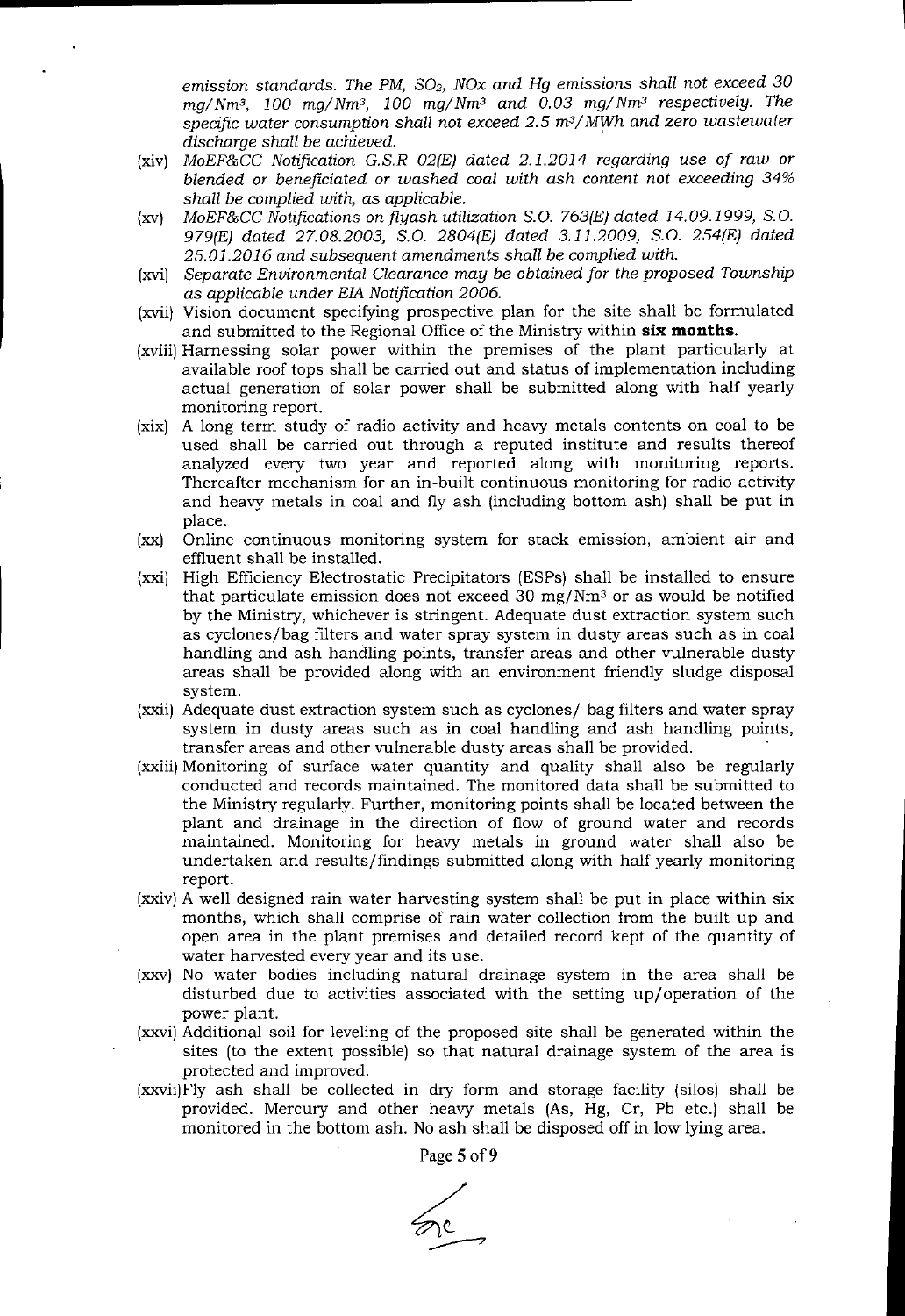- (xxviii) No mine void filling will be under aken as an option for ash utilization without adequate lining of mine with suitable media such that no leachate shall take place at any point of time. In case, the option of mine void filling is to be adopted, prior detailed study of soil characteristics of the mine area shall be undertaken from an institute of repute and adequate clay lining shall be ascertained by the State Pollution Control Board and implementation done in close co-ordination with the State Pollution Control Board.
- $(xxix)$ Fugitive emission of fly ash (dry or wet) shall be controlled such that no agricultural or non-agricultural land is affected. Damage to any land shall be mitigated and suitable compensation provided in consultation with the local Panchayat.
- Green Belt consisting of three tiers of plantations of native species all around  $(XXX)$ plant and at least 50 m width shall be raised. Wherever 50 m width is not feasible a 20 m width shall be raised and adequate justification shall be submitted to the Ministry. Tree density shall not be less than 2500 per ha with survival rate not less than 80 %.
- Green belt shall also be developed around the Ash Pond over and above the  $(xxxi)$ Green Belt around the plant boundary.
- (xxxii) The project proponent shall form ulate a well laid Corporate Environment Policy and identify and designate responsible officers at all levels of its hierarchy for ensuring adherence to the policy and compliance with the conditions stipulated in this learance letter and other applicable environmental laws and regulations
- (xxxiii) CSR schemes identified based on need based assessment shall be implemented in consultation with the village Panchayat and the District Administration starting from the development of project itself. As part of CSR prior identification of local employable youth and eventual employment in the project after imparting relevant training shall be also undertaken. Company shall provide separate budget for community development activities and income generating programmes.
- (xxxiv) For proper and periodic monitoring of CSR activities, a CSR committee or a Social Audit committee or a suitable credible external agency shall be appointed. CSR activities shall also be evaluated by an independent external agency. This evaluation shall be both concurrent and final.

## **B) General Conditions:**

- The treated effluents conforming to the prescribed standards only shall be re- $(i)$ circulated and reused within the plant. Arrangements shall be made that effluents and storm water do not get
- $(ii)$ A sewage treatment plant shall be provided (as applicable) and the treated sewage shall be used for raising greenbelt/plantation.
- $(iii)$ Adequate safety measures shall be provided in the plant area to check/minimize spontaneous fires in coal yard, especially during summer season. Copy of these measures with full details along with location plant layout shall be submitted to the Ministry as well as to the Regional Office of the Ministry.
- Storage facilities for auxiliary liquid fuel such as  $LDO/$  HFO/LSHS shall be  $(iv)$ made in the plant area in consultation with Department of Explosives, Nagpur. Sulphur content in the liquid fuel will not exceed 0.5%. Disaster Management Plan shall be prepared to meet any eventuality in case of an accident taking place due to storage of oil.
- $[v]$ First Aid and sanitation arrangements shall be made for the drivers and other contract workers during construction
- Noise levels emanating from turbines shall be so controlled such that the noise (vi) in the work zone shall be limited to  $8\frac{1}{9}$  dB(A) from source. For people working

Page 6 of 9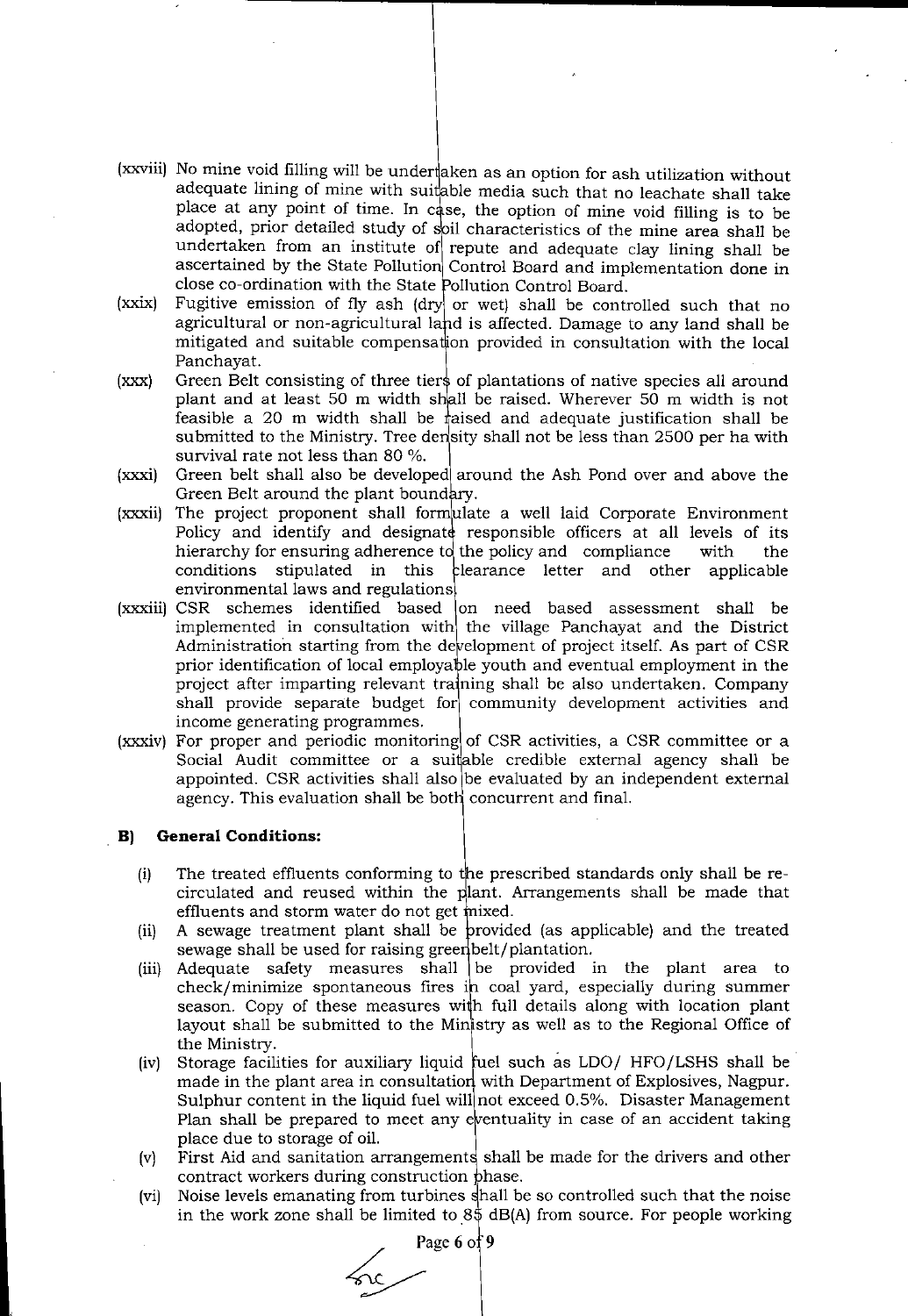in the high noise area, requisite personal protective equipment like earplugs/ear muffs etc. shall be provided. Workers engaged in noisy areas such as turbine area, air compressors etc shall be periodically examined to maintain audiometric record and for treatment for any hearing loss including shifting to non noisy/less noisy areas.

- (vii) Regular monitoring of ambient air ground level concentration of  $SO_2$ , NOx,  $PM_{2.5}$  & PM<sub>10</sub> and Hg shall be carried out in the impact zone and records maintained. If at any stage these levels are found to exceed the prescribed limits, necessary control measures shall be provided immediately. The location of the monitoring stations and frequency of monitoring shall be decided in consultation with SPCB. Periodic reports shall be submitted to the Regional Office of this Ministry. The data shall also be put on the website of the company.
- Utilization of 100% Fly Ash generated shall be made from **4th** year of operation. Status of implementation shall be reported to the Regional Office of the Ministry from time to time.
- Provision shall be made for the housing of construction labour (as applicable)  $(ix)$ within the site with all necessary infrastructure and facilities such as fuel for cooking, mobile toilets, mobile STP, safe drinking water, medical health care, crèche etc. The housing may be in the form of temporary structures to be removed after the completion of the project.
- The project proponent shall advertise in at least two local newspapers widely  $(x)$ circulated in the region around the project, one of which shall be in the vernacular language of the locality concerned within seven days from the date of this clearance letter, informing that the project has been accorded environmental clearance and copies of clearance letter are available with the State Pollution Control Board/Committee and may also be seen at the Website of MoEF&CC at http://envfor.nic.in.
- A copy of the clearance letter shall be sent by the proponent to concerned Panchayat, Zila Parisad / Municipal Corporation, urban local Body and the Local NQO, if any, from whom suggestions/representations, if any, were received while processing the proposal. The clearance letter shall also be put on the website of the Company by the proponent.
- The proponent shall upload the status of compliance of the stipulated environmental clearance conditions, including results of monitored data on their website and shall update the same periodically. It shall simultaneously be sent to the Regional Office of MOEF, the respective Zonal Office of CPCB and the SPCB. The criteria pollutant levels namely; SPM, RSPM ( $PM_{2.5}$  &  $PM_{10}$ ),  $SO<sub>2</sub>$ , NO<sub>x</sub> (ambient levels as well as stack emissions) shall be displayed at a convenient location near the main gate of the company in the public domain.
- (xiii) The environment statement for each financial year ending  $31$ <sup>st</sup> March in Form-V as is mandated to be submitted by the project proponent to the concerned State Pollution Control Board as prescribed under the Environment (Protection) Rules, 1986, as amended subsequently, shall also be put on the website of the company along with the status of compliance of environmental clearance conditions and shall also be sent to the respective Regional Offices of the Ministry by e-mail.
- **The project proponent shall submit six monthly reports on the status of the implementation of the stipulated environmental safeguards to MoEF&CC, its Regional Office, Central Pollution Control Board and State Pollution Control Board. The project proponent shall upload the status of compliance of the environmental clearance conditions on their website and update the same periodically and simultaneously send the same by email to the Regional Office, MoEF&CC.**
- (xv) The progress of the project shall be submitted to CEA on six monthly basis.



Page 7 of 9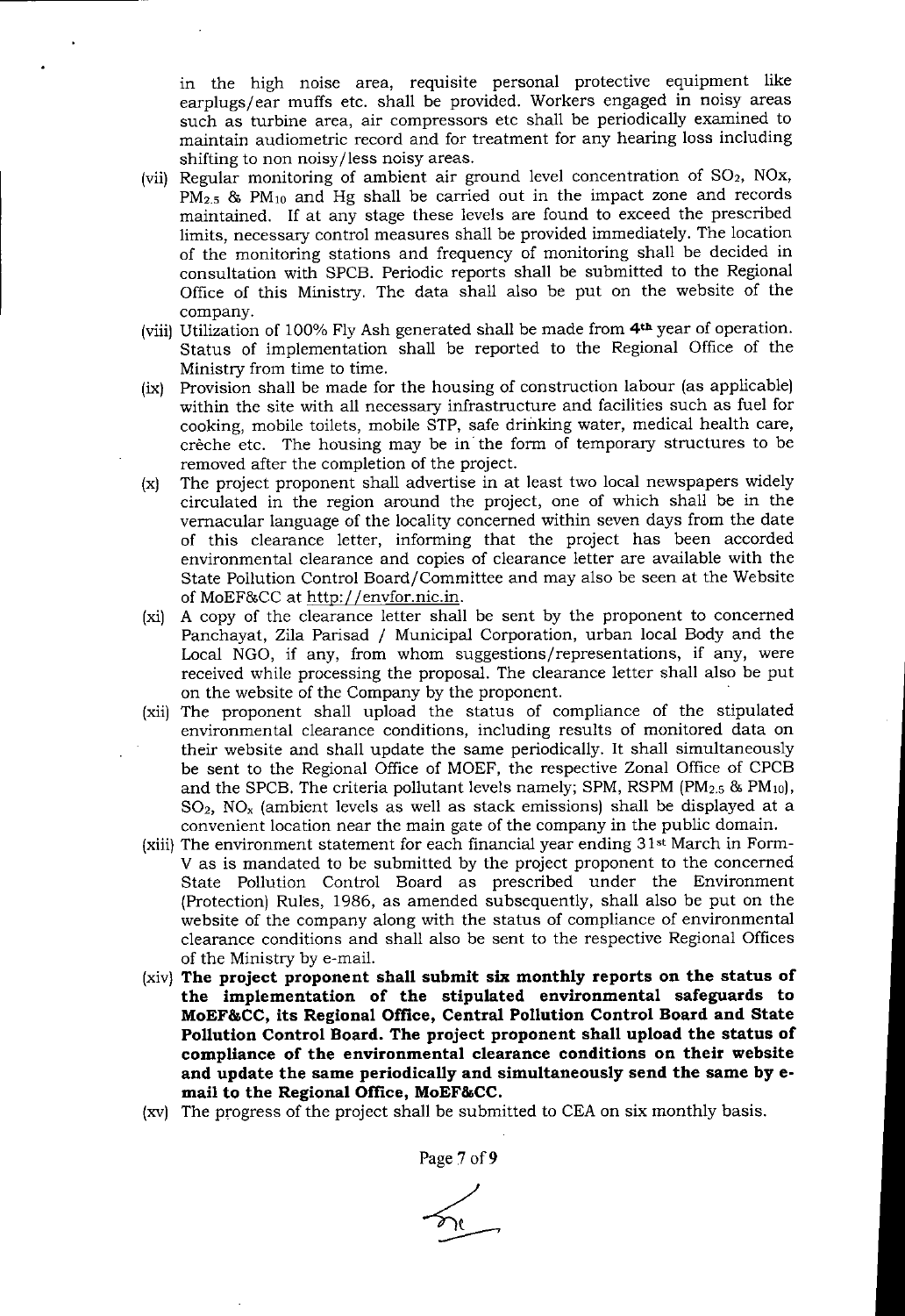- (xvi) Regional Office of the MoEF&CC will monitor the implementation of the stipulated conditions. A complete set of documents including Environmental Impact Assessment Report and Environment Management Plan along with the additional information submitted from time to time shall be forwarded to the Regional Office for their use during monitoring. Project proponent will up-load the compliance status in their website and up-date the same from time to time at least six monthly basis. **Criteria pollutants levels including NO<sub>x</sub>** (from stack & ambient air) shall be displayed at the main gate of the power **plant.**
- -<br>Separate funds shall be allocated for implementation of environmental protection measures along with item-wise break-up. These cost shall be included as part of the project cost. The funds earmarked for the environment protection measures shall not be diverted for other purposes and year-wise expenditure should be reported to the Ministry.
- The project authorities shall inform the Regional Office as well as the Ministry regarding the date of financial closure and final approval of the project by the concerned authorities and the dates of start of land development work and commissioning of plant.
- Full cooperation shall be extended to the Scientists/Officers from the Ministry / Regional Office of the Ministry / CPCB/ SPCB who would be monitoring the compliance of environmental status.

C) An as built or as completed report on EMP to be submitted stating the scope/extent of work envisaged in the  $EIA$  along with estimated cost vis-à-vis the actual completed works and cost incurred. A certificate/completion certificate accordingly, shall have to be submitted before commissioning of the TPP.

The Ministry reserves the right to revoke the clearance if conditions stipulated 15. are not implemented to the satisfaction. The Ministry may also impose additional environmental conditions or modify the existing ones, if necessary.

The environmental clearance accorded **shall be valid for a period of 7 years** 16. from the date of issue of this letter to start operations by the power plant.

Concealing factual data or submission of false/fabricated data and failure to 17. comply with any of the conditions mentioned above may result in withdrawal of this clearance and attract action under the provisions of Environment (Protection) Act, 1986.

18. In case of any deviation or alteration in the project proposed including coal transportation system from those submitted to this Ministry for clearance, a fresh reference should be made to the Ministry to assess the adequacy of the condition(s) imposed and to add additional environmental protection measures required, if any.

19. The above stipulations would be enfpreed among others under the Water (Prevention and Control of Pollution) Act,  $1974$ , the Air (Prevention and Control of Pollution) Act, 1981, the Environment (Protedtion) Act, 1986 and rules there under, Hazardous Wastes (Management, Handling & Transboundary Movement) Rules, 2008 and its amendments, the Public Liability Insurance Act, 1991 and its amendments.

Any appeal against this environmental clearance shall lie with the National Green Tribunal, if preferred, within 30 days as prescribed under Section 16 of the National Green Tribunal Act, 2010.

Yours faithfully,

 $\mathcal{D}_{\mathsf{r}}$ 

(Dr. S. Kerketta) Director